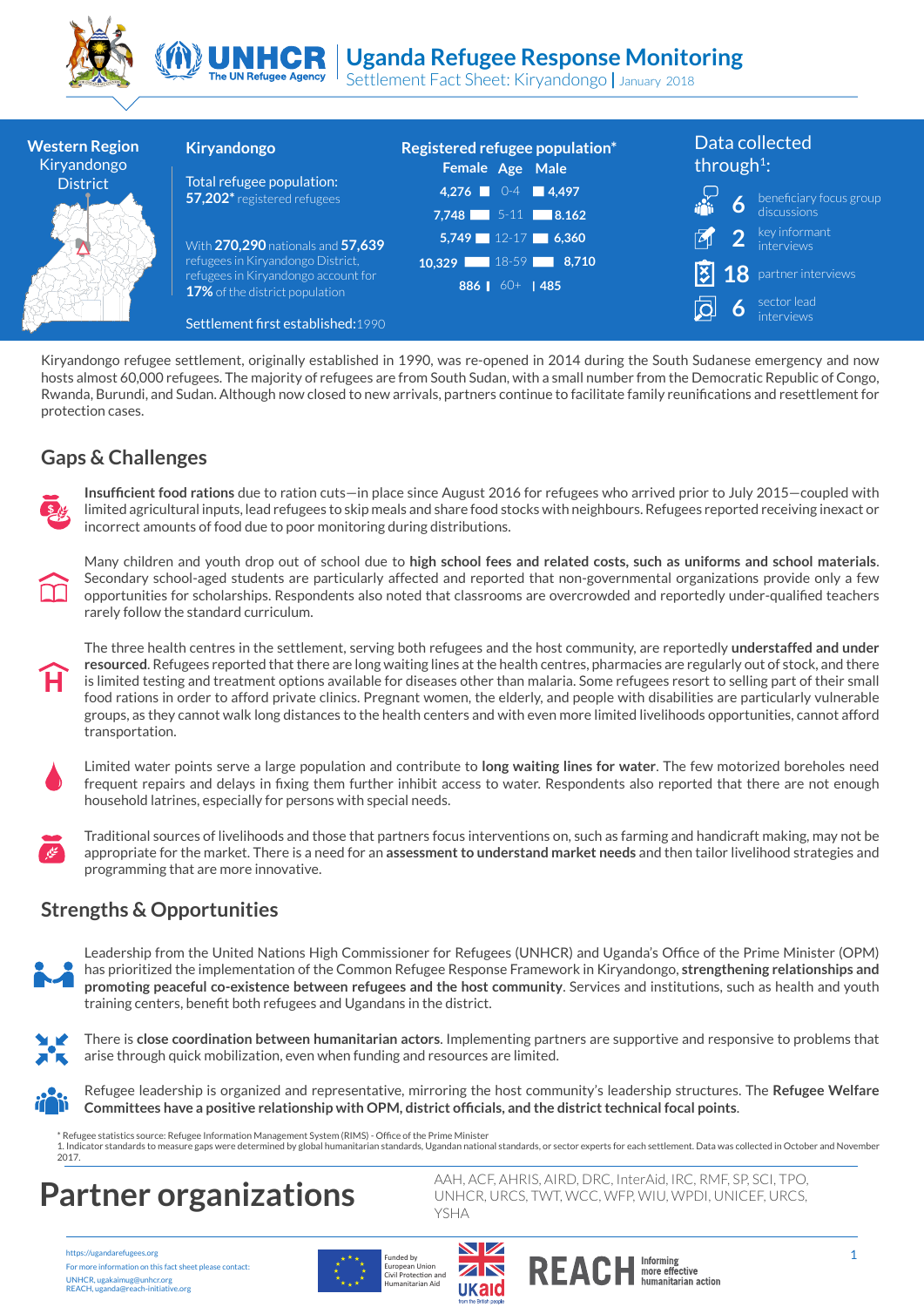

**68** additional classrooms needed

https://ugandarefugees.org For more information on this fact sheet please contact: UNHCR, ugakaimug@unhcr.org REACH, uganda@reach-initiative.org



**148**

standards:

teachers are working in schools refugees attend, but more are needed to reach teacher-student ratio

European Union<br>Civil Protection and<br>Humanitarian Aid

 $\sum_{\text{triglet only} \text{ linear function and } \text{ linear function}}$ <br>  $\sum_{\text{var}(P) \text{ linear function and } \text{ linear function}}$ 

additional teachers needed for number of students enroled

**204**

**45** teachers

**58**

**29**

additional hygiene promoters needed



teachers needed for number of students enroled